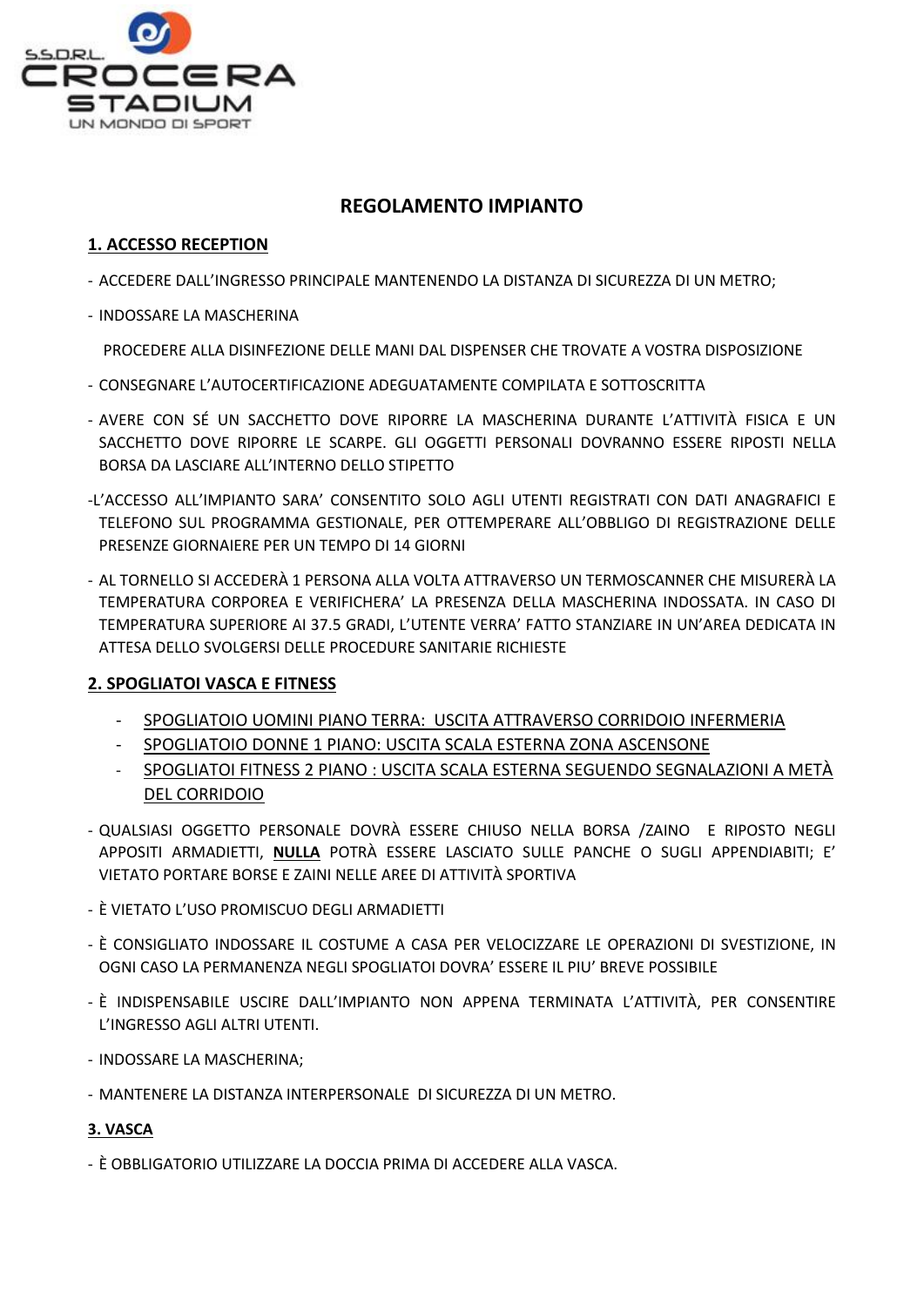- SI INVITA A CONSULTARE I CARTELLI POSTI ALL'INIZIO DELLE CORSIE E VERIFICARE LA DISPONIBILITÀ (MAX 7 UTENTI PER CORSIA)
- INDOSSARE LA MASCHERINA FINO ALL'ENTRATA IN ACQUA;
- MANTENERE LA DISTANZA DI SICUREZZA;
- PROCEDERE ALLA DISINFEZIONE DELLE MANI;
- AVERE CON SÉ UN SACCHETTO DOVE RIPORRE LA MASCHERINA DURANTE L'ATTIVITÀ FISICA PER INDOSSARLA NUOVAMENTE AL TERMINE DI QUESTA;
- CORSO ACQUGYM IN ACQUA BASSA SOLO SU PRENOTAZIONE

#### **4.VASCA ESTERNA**

#### ACCESSO SU PRENOTAZIONE

I LETTINI SARANNO POSIZIONATI DAL PERSONALE RISPETTANDO LE REGOLE SUL DISTANZIAMENTO E NON POTRANNO ESSERE SPOSTATI

- È OBBLIGATORIO UTILIZZARE LA DOCCIA PRIMA DI ACCEDERE ALLA VASCA.

L'ACCESSO ALLA VASCA ESTERNA SARA' CONTINGENTATO DAL BAGNINO AD UN MASSIMO DI 15 PERSONE

SI PREGA DI RISPETTARE I TURNI E LE ATTESE

E' VIETATO L'USO DI GIOCHI, PALLE, PISTOLE AD ACQUA ETC

SEGNALARE AL BAGNINO QUANDO SI LIBERA IL PROPRIO LETTINO PER POTER PROCEDERE ALLA SANIFICAZIONE PRIMA DEL TURNO SUCCESSIVO

#### **4. PALESTRA E AREE FITNESS**

- INDOSSARE LA MASCHERINA FINO ALL'INIZIO DELLA ATTIVITA';

PROCEDERE ALLA DISINFEZIONE DELLE MANI:

- MANTENERE LA DISTANZA DI SICUREZZA INTERPERSONALE DI DUE METRI DURANTE LE ATTIVITA' E DI UN **METRO NORMALMENTE**
- UTILIZZARE SOLO SCARPE IDONEE E DEDICATE ALL'ATTIVITÀ IN PALESTRA E OBBLIGATORIO ASCIUGAMANO PERSONALE
- UTILIZZARE SOLO L'ATTREZZATURA MESSA A DISPOSIZIONE DELL'UTENZA PER CONSENTIRE IL MANTENIMENTO DELLE DISTANZE DI SICUREZZA
- I CORSI FITNESS SI SVOLGERANNO NEL PALAZZETTO, DOVE GLI UTENTI SI POSIZIONERANNO SOPRA LE X POSTE A TERRA
- SI PREGA DI RISPETTARE I TURNI E LE AREE DI ATTESA ALL'ATTIVITÀ.
- PER L'UTENTE CHE NON AVESSE NECESSITA' DI UTILIZZARE SPOGLIATOI, DOCCIE O PHON, SONO STATI APPRONTATI 5 SPOGLIATOI "VELOCI" NEL PALAZZETTO

## **5. AREE COMUNI**

LA GALLERIA DEL BAR SARA' INTERDETTA ALL'UTENZA

BAR: LE CONSUMAZIONI AL BANCO SARANNO CONTINGENTATE, PER LE CONSUMAZIONI AI TAVOLINI